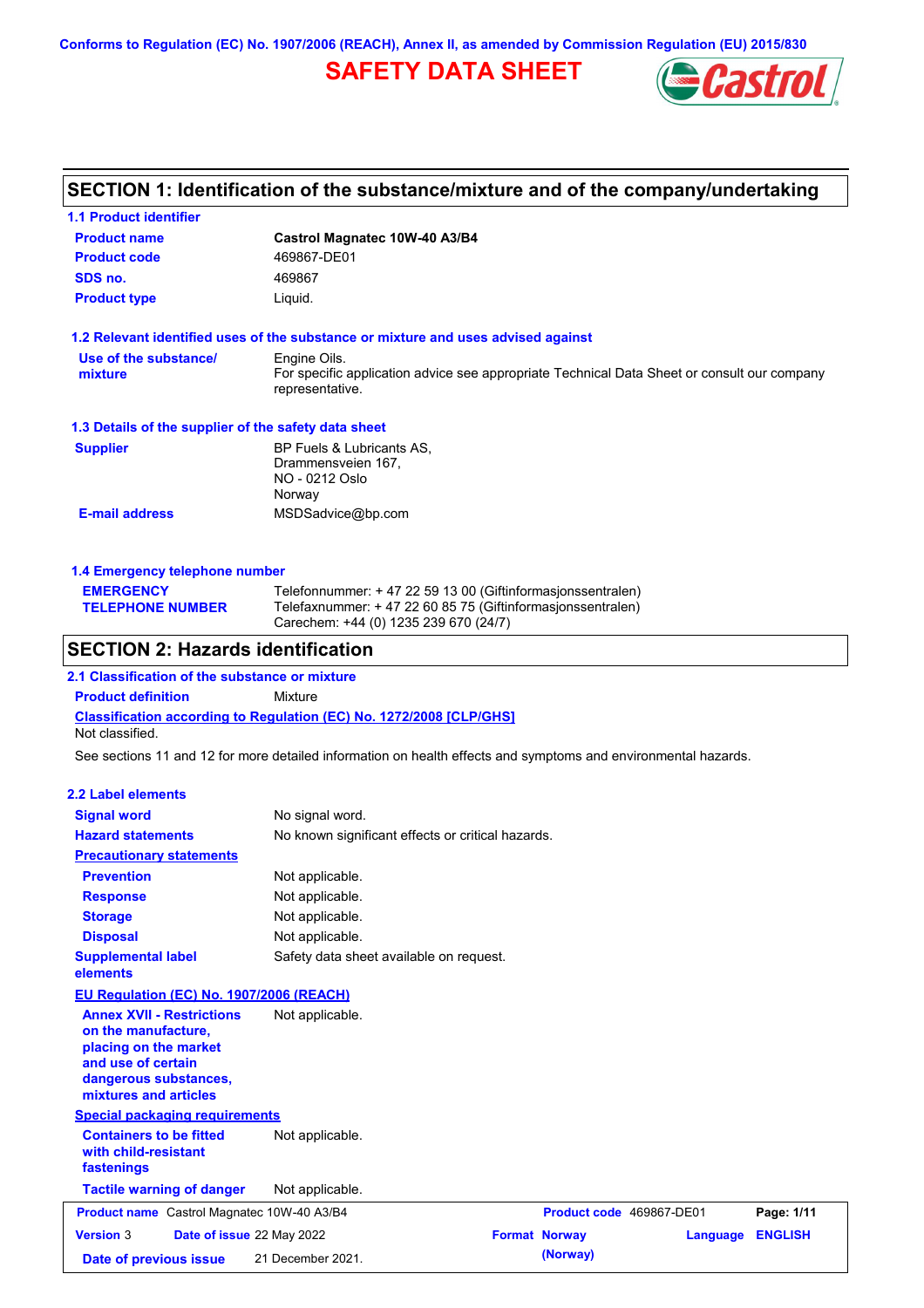## **SECTION 2: Hazards identification**

| 2.3 Other hazards                                                                                                        |                                                                                                                                                                                                                          |
|--------------------------------------------------------------------------------------------------------------------------|--------------------------------------------------------------------------------------------------------------------------------------------------------------------------------------------------------------------------|
| <b>Results of PBT and vPvB</b><br>assessment                                                                             | Product does not meet the criteria for PBT or vPvB according to Regulation (EC) No. 1907/2006.<br>Annex XIII.                                                                                                            |
| <b>Product meets the criteria</b><br>for PBT or vPvB according<br>to Regulation (EC) No.<br><b>1907/2006, Annex XIII</b> | This mixture does not contain any substances that are assessed to be a PBT or a vPvB.                                                                                                                                    |
| Other hazards which do<br>not result in classification                                                                   | Defatting to the skin.<br>USED ENGINE OILS<br>Used engine oil may contain hazardous components which have the potential to cause skin<br>cancer.<br>See Toxicological Information, section 11 of this Safety Data Sheet. |

Experimental data on one or more of the components has been used to determine all or part of the hazard classification of this product.

### **SECTION 3: Composition/information on ingredients**

#### **3.2 Mixtures**

Mixture **Product definition**

Highly refined base oil (IP 346 DMSO extract < 3%). Proprietary performance additives.

| <b>Product/ingredient</b><br>name                                                             | <b>Identifiers</b>                                                                   | $\frac{9}{6}$ | <b>Regulation (EC) No.</b><br>1272/2008 [CLP]                             | <b>Type</b> |
|-----------------------------------------------------------------------------------------------|--------------------------------------------------------------------------------------|---------------|---------------------------------------------------------------------------|-------------|
| Distillates (petroleum), hydrotreated<br>heavy paraffinic                                     | REACH #: 01-2119484627-25<br>EC: 265-157-1<br>CAS: 64742-54-7<br>Index: 649-467-00-8 | ≥75 - ≤90     | Not classified.                                                           | [6]         |
| Distillates (petroleum), solvent-<br>dewaxed heavy paraffinic                                 | REACH #: 01-2119471299-27<br>EC: 265-169-7<br>CAS: 64742-65-0<br>Index: 649-474-00-6 | ≤10           | Not classified.                                                           | [6]         |
| Distillates (petroleum), hydrotreated<br>heavy paraffinic                                     | REACH #: 01-2119484627-25<br>EC: 265-157-1<br>CAS: 64742-54-7<br>Index: 649-467-00-8 | ≤5            | Asp. Tox. 1, H304                                                         | $[1]$       |
| Phosphorodithioic acid, mixed O,O-bis<br>(1,3-dimethylbutyl and iso-Pr) esters,<br>zinc salts | REACH #: 01-2119493626-26<br>EC: 283-392-8<br>CAS: 84605-29-8                        | ≤3            | <b>Skin Irrit. 2, H315</b><br>Eye Dam. 1, H318<br>Aquatic Chronic 2, H411 | $[1]$       |
| See Section 16 for the full text of the H statements declared above.                          |                                                                                      |               |                                                                           |             |

#### **Type**

[1] Substance classified with a health or environmental hazard

[2] Substance with a workplace exposure limit

[3] Substance meets the criteria for PBT according to Regulation (EC) No. 1907/2006, Annex XIII

[4] Substance meets the criteria for vPvB according to Regulation (EC) No. 1907/2006, Annex XIII

[5] Substance of equivalent concern

[6] Additional disclosure due to company policy

Occupational exposure limits, if available, are listed in Section 8.

### **4.1 Description of first aid measures SECTION 4: First aid measures**

| Eye contact         | In case of contact, immediately flush eyes with plenty of water for at least 15 minutes. Eyelids<br>should be held away from the eyeball to ensure thorough rinsing. Check for and remove any<br>contact lenses. Get medical attention.             |
|---------------------|-----------------------------------------------------------------------------------------------------------------------------------------------------------------------------------------------------------------------------------------------------|
| <b>Skin contact</b> | Wash skin thoroughly with soap and water or use recognised skin cleanser. Remove<br>contaminated clothing and shoes. Wash clothing before reuse. Clean shoes thoroughly before<br>reuse. Get medical attention if irritation develops.              |
| <b>Inhalation</b>   | If inhaled, remove to fresh air. In case of inhalation of decomposition products in a fire,<br>symptoms may be delayed. The exposed person may need to be kept under medical<br>surveillance for 48 hours. Get medical attention if symptoms occur. |
| <b>Ingestion</b>    | Do not induce vomiting unless directed to do so by medical personnel. Get medical attention if<br>symptoms occur.                                                                                                                                   |

| <b>Product name</b> Castrol Magnatec 10W-40 A3/B4 |  | <b>Product code</b> 469867-DE01  |  | Page: 2/11           |                  |  |
|---------------------------------------------------|--|----------------------------------|--|----------------------|------------------|--|
| <b>Version 3</b>                                  |  | <b>Date of issue 22 May 2022</b> |  | <b>Format Norway</b> | Language ENGLISH |  |
| Date of previous issue                            |  | 21 December 2021.                |  | (Norway)             |                  |  |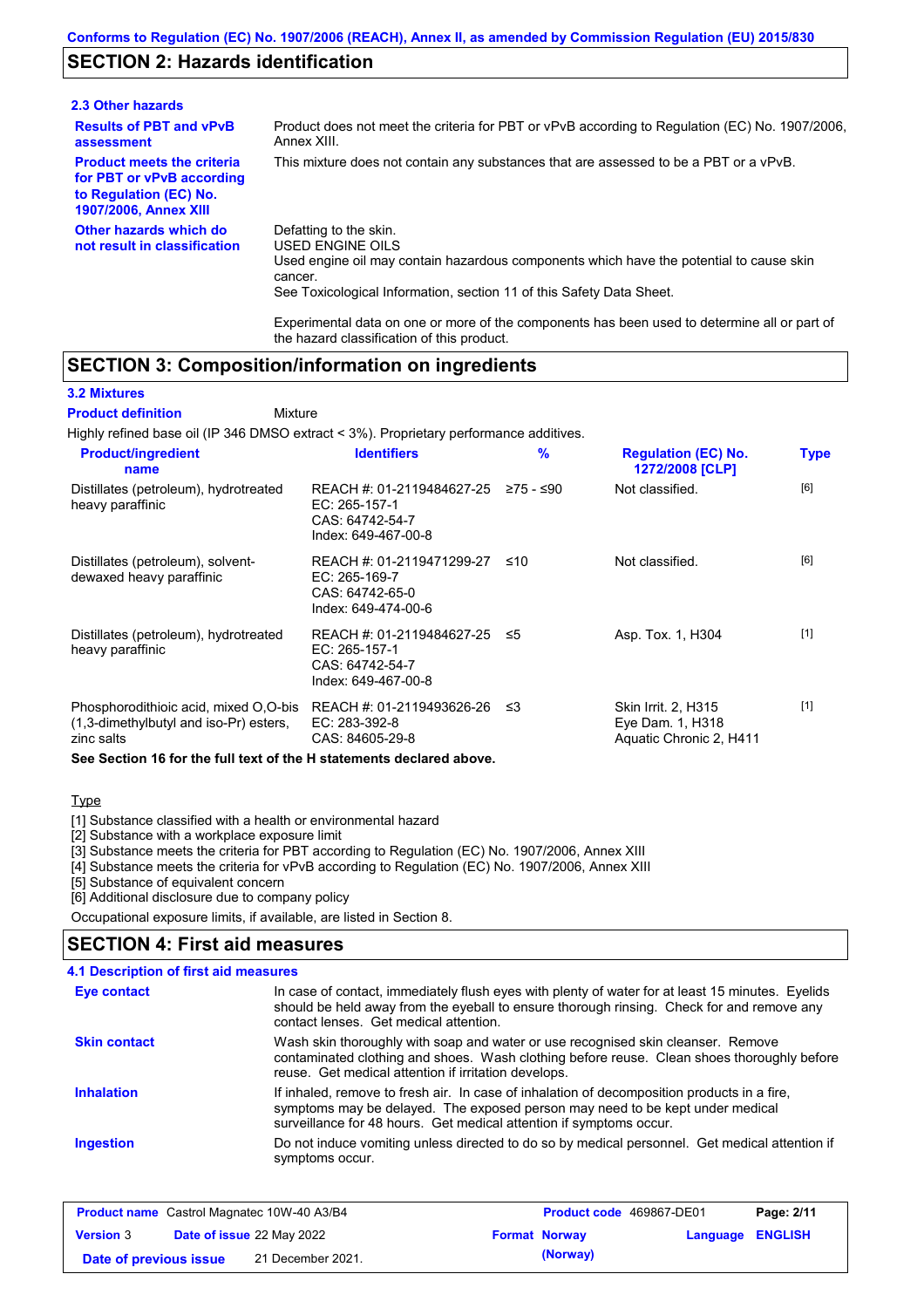| <b>SECTION 4: First aid measures</b>                      |                                                                                                                                                                                                                                                                                                                                                                   |
|-----------------------------------------------------------|-------------------------------------------------------------------------------------------------------------------------------------------------------------------------------------------------------------------------------------------------------------------------------------------------------------------------------------------------------------------|
| <b>Protection of first-aiders</b>                         | No action shall be taken involving any personal risk or without suitable training. It may be<br>dangerous to the person providing aid to give mouth-to-mouth resuscitation.                                                                                                                                                                                       |
|                                                           | 4.2 Most important symptoms and effects, both acute and delayed                                                                                                                                                                                                                                                                                                   |
|                                                           | See Section 11 for more detailed information on health effects and symptoms.                                                                                                                                                                                                                                                                                      |
| <b>Potential acute health effects</b>                     |                                                                                                                                                                                                                                                                                                                                                                   |
| <b>Inhalation</b>                                         | Exposure to decomposition products may cause a health hazard. Serious effects may be<br>delayed following exposure.                                                                                                                                                                                                                                               |
| <b>Ingestion</b>                                          | No known significant effects or critical hazards.                                                                                                                                                                                                                                                                                                                 |
| <b>Skin contact</b>                                       | Defatting to the skin. May cause skin dryness and irritation.                                                                                                                                                                                                                                                                                                     |
| <b>Eye contact</b>                                        | Not classified as an eye irritant. Based on data available for this or related materials.                                                                                                                                                                                                                                                                         |
|                                                           | Delayed and immediate effects as well as chronic effects from short and long-term exposure                                                                                                                                                                                                                                                                        |
| <b>Inhalation</b>                                         | Overexposure to the inhalation of airborne droplets or aerosols may cause irritation of the<br>respiratory tract.                                                                                                                                                                                                                                                 |
| <b>Ingestion</b>                                          | Ingestion of large quantities may cause nausea and diarrhoea.                                                                                                                                                                                                                                                                                                     |
| <b>Skin contact</b>                                       | Prolonged or repeated contact can defat the skin and lead to irritation and/or dermatitis.                                                                                                                                                                                                                                                                        |
| <b>Eye contact</b>                                        | Potential risk of transient stinging or redness if accidental eye contact occurs.                                                                                                                                                                                                                                                                                 |
|                                                           | 4.3 Indication of any immediate medical attention and special treatment needed                                                                                                                                                                                                                                                                                    |
| <b>Notes to physician</b>                                 | Treatment should in general be symptomatic and directed to relieving any effects.<br>In case of inhalation of decomposition products in a fire, symptoms may be delayed.<br>The exposed person may need to be kept under medical surveillance for 48 hours.                                                                                                       |
| <b>SECTION 5: Firefighting measures</b>                   |                                                                                                                                                                                                                                                                                                                                                                   |
| 5.1 Extinguishing media                                   |                                                                                                                                                                                                                                                                                                                                                                   |
| <b>Suitable extinguishing</b><br>media                    | In case of fire, use foam, dry chemical or carbon dioxide extinguisher or spray.                                                                                                                                                                                                                                                                                  |
| <b>Unsuitable extinguishing</b><br>media                  | Do not use water jet. The use of a water jet may cause the fire to spread by splashing the<br>burning product.                                                                                                                                                                                                                                                    |
| 5.2 Special hazards arising from the substance or mixture |                                                                                                                                                                                                                                                                                                                                                                   |
| <b>Hazards from the</b><br>substance or mixture           | In a fire or if heated, a pressure increase will occur and the container may burst.                                                                                                                                                                                                                                                                               |
| <b>Hazardous combustion</b><br>products                   | Combustion products may include the following:<br>carbon oxides (CO, CO <sub>2</sub> ) (carbon monoxide, carbon dioxide)<br>nitrogen oxides (NO, NO <sub>2</sub> etc.)                                                                                                                                                                                            |
| <b>5.3 Advice for firefighters</b>                        |                                                                                                                                                                                                                                                                                                                                                                   |
| <b>Special precautions for</b><br>fire-fighters           | No action shall be taken involving any personal risk or without suitable training. Promptly<br>isolate the scene by removing all persons from the vicinity of the incident if there is a fire.                                                                                                                                                                    |
| <b>Special protective</b><br>equipment for fire-fighters  | Fire-fighters should wear appropriate protective equipment and self-contained breathing<br>apparatus (SCBA) with a full face-piece operated in positive pressure mode. Clothing for fire-<br>fighters (including helmets, protective boots and gloves) conforming to European standard EN<br>469 will provide a basic level of protection for chemical incidents. |

## **SECTION 6: Accidental release measures**

|                                         | 6.1 Personal precautions, protective equipment and emergency procedures                                                                                                                                                                                                                                                                                                              |
|-----------------------------------------|--------------------------------------------------------------------------------------------------------------------------------------------------------------------------------------------------------------------------------------------------------------------------------------------------------------------------------------------------------------------------------------|
| For non-emergency<br>personnel          | No action shall be taken involving any personal risk or without suitable training. Evacuate<br>surrounding areas. Keep unnecessary and unprotected personnel from entering. Do not touch<br>or walk through spilt material. Floors may be slippery; use care to avoid falling. Put on<br>appropriate personal protective equipment.                                                  |
| For emergency responders                | Entry into a confined space or poorly ventilated area contaminated with vapour, mist or fume is<br>extremely hazardous without the correct respiratory protective equipment and a safe system of<br>work. Wear self-contained breathing apparatus. Wear a suitable chemical protective suit.<br>Chemical resistant boots. See also the information in "For non-emergency personnel". |
| <b>6.2 Environmental</b><br>precautions | Avoid dispersal of spilt material and runoff and contact with soil, waterways, drains and sewers.<br>Inform the relevant authorities if the product has caused environmental pollution (sewers,<br>waterways, soil or air).                                                                                                                                                          |

### **6.3 Methods and material for containment and cleaning up**

| <b>Product name</b> Castrol Magnatec 10W-40 A3/B4 |                                  | <b>Product code</b> 469867-DE01 |  | Page: 3/11           |                         |  |
|---------------------------------------------------|----------------------------------|---------------------------------|--|----------------------|-------------------------|--|
| <b>Version 3</b>                                  | <b>Date of issue 22 May 2022</b> |                                 |  | <b>Format Norway</b> | <b>Language ENGLISH</b> |  |
| Date of previous issue                            |                                  | 21 December 2021.               |  | (Norway)             |                         |  |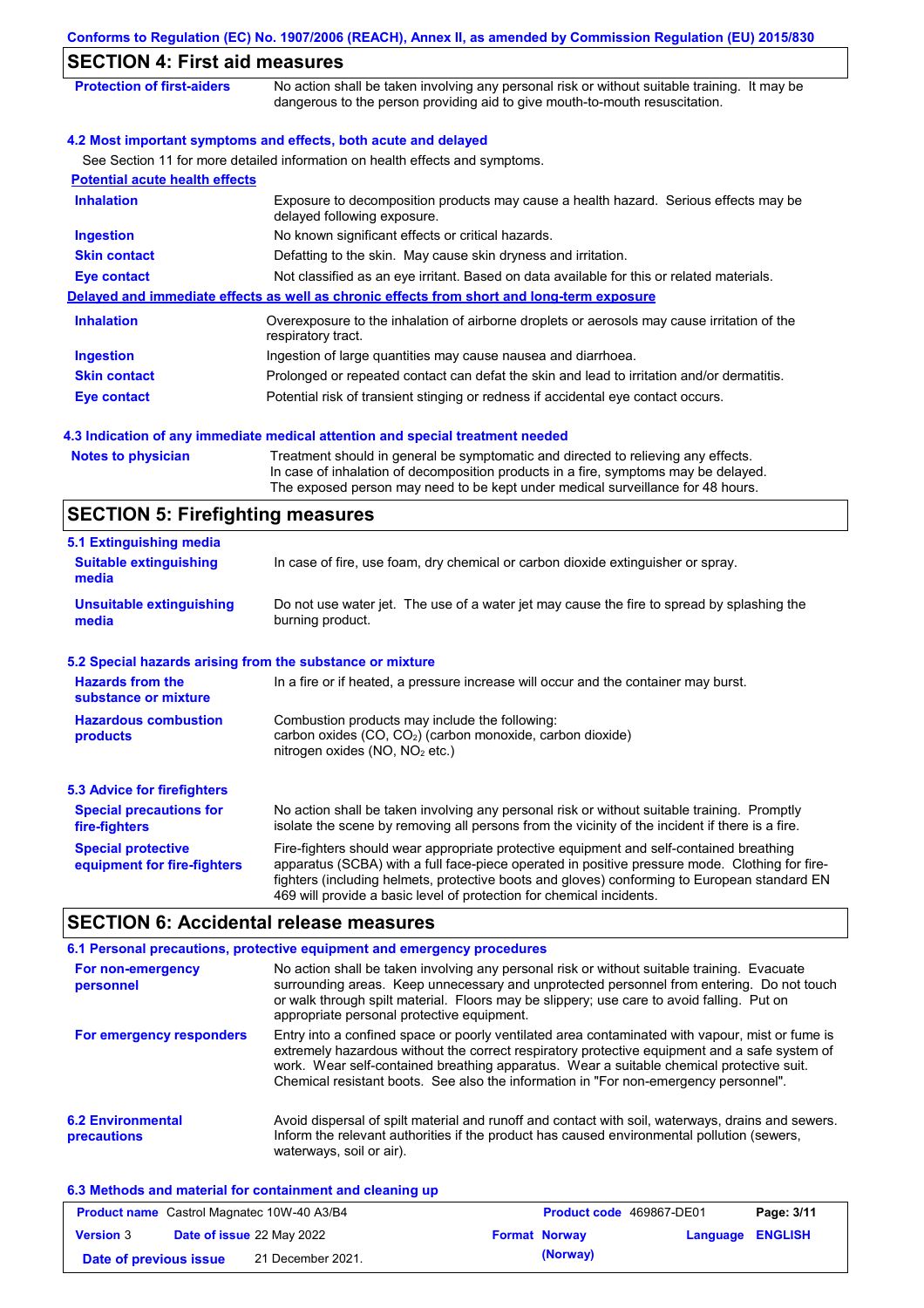# **SECTION 6: Accidental release measures**

| <b>Small spill</b>                        | Stop leak if without risk. Move containers from spill area. Absorb with an inert material and<br>place in an appropriate waste disposal container. Dispose of via a licensed waste disposal<br>contractor.                                                                                                                                                                                     |
|-------------------------------------------|------------------------------------------------------------------------------------------------------------------------------------------------------------------------------------------------------------------------------------------------------------------------------------------------------------------------------------------------------------------------------------------------|
| Large spill                               | Stop leak if without risk. Move containers from spill area. Prevent entry into sewers, water<br>courses, basements or confined areas. Contain and collect spillage with non-combustible,<br>absorbent material e.g. sand, earth, vermiculite or diatomaceous earth and place in container<br>for disposal according to local regulations. Dispose of via a licensed waste disposal contractor. |
| 6.4 Reference to other<br><b>sections</b> | See Section 1 for emergency contact information.<br>See Section 5 for firefighting measures.<br>See Section 8 for information on appropriate personal protective equipment.<br>See Section 12 for environmental precautions.<br>See Section 13 for additional waste treatment information.                                                                                                     |

# **SECTION 7: Handling and storage**

| 7.1 Precautions for safe handling                                                    |                                                                                                                                                                                                                                                                                                                                                                                                                                                                                          |
|--------------------------------------------------------------------------------------|------------------------------------------------------------------------------------------------------------------------------------------------------------------------------------------------------------------------------------------------------------------------------------------------------------------------------------------------------------------------------------------------------------------------------------------------------------------------------------------|
| <b>Protective measures</b>                                                           | Put on appropriate personal protective equipment.                                                                                                                                                                                                                                                                                                                                                                                                                                        |
| <b>Advice on general</b><br>occupational hygiene                                     | Eating, drinking and smoking should be prohibited in areas where this material is handled,<br>stored and processed. Wash thoroughly after handling. Remove contaminated clothing and<br>protective equipment before entering eating areas. See also Section 8 for additional<br>information on hygiene measures.                                                                                                                                                                         |
| <b>7.2 Conditions for safe</b><br>storage, including any<br><i>incompatibilities</i> | Store in accordance with local regulations. Store in a dry, cool and well-ventilated area, away<br>from incompatible materials (see Section 10). Keep away from heat and direct sunlight. Keep<br>container tightly closed and sealed until ready for use. Containers that have been opened must<br>be carefully resealed and kept upright to prevent leakage. Store and use only in equipment/<br>containers designed for use with this product. Do not store in unlabelled containers. |
| Not suitable                                                                         | Prolonged exposure to elevated temperature                                                                                                                                                                                                                                                                                                                                                                                                                                               |
| 7.3 Specific end use(s)                                                              |                                                                                                                                                                                                                                                                                                                                                                                                                                                                                          |
| <b>Recommendations</b>                                                               | See section 1.2 and Exposure scenarios in annex, if applicable.                                                                                                                                                                                                                                                                                                                                                                                                                          |

## **SECTION 8: Exposure controls/personal protection**

**Date of previous issue (Norway)** 21 December 2021.

### **8.1 Control parameters**

| <b>Product/ingredient name</b>                                                                                                                                                                                                                                         |                                                | <b>Exposure limit values</b>                                                                                                                                                                                                                                                                                                                                                                                                                                                                                                                                                                                                                                                                                                                                                                                                                                                                                                                                                                                               |                                                                                                                                                      |          |                |
|------------------------------------------------------------------------------------------------------------------------------------------------------------------------------------------------------------------------------------------------------------------------|------------------------------------------------|----------------------------------------------------------------------------------------------------------------------------------------------------------------------------------------------------------------------------------------------------------------------------------------------------------------------------------------------------------------------------------------------------------------------------------------------------------------------------------------------------------------------------------------------------------------------------------------------------------------------------------------------------------------------------------------------------------------------------------------------------------------------------------------------------------------------------------------------------------------------------------------------------------------------------------------------------------------------------------------------------------------------------|------------------------------------------------------------------------------------------------------------------------------------------------------|----------|----------------|
| Distillates (petroleum), hydrotreated heavy paraffinic FOR-2011-12-06-1358 (Norway).                                                                                                                                                                                   |                                                | TWA: 1 mg/m <sup>3</sup> 8 hours. Issued/Revised: 2/1996 Form: mineral oil<br>particles<br>TWA: 50 mg/m <sup>3</sup> 8 hours. Issued/Revised: 2/1996 Form: Vapour                                                                                                                                                                                                                                                                                                                                                                                                                                                                                                                                                                                                                                                                                                                                                                                                                                                          |                                                                                                                                                      |          |                |
| paraffinic                                                                                                                                                                                                                                                             | Distillates (petroleum), solvent-dewaxed heavy |                                                                                                                                                                                                                                                                                                                                                                                                                                                                                                                                                                                                                                                                                                                                                                                                                                                                                                                                                                                                                            | FOR-2011-12-06-1358 (Norway).                                                                                                                        |          |                |
|                                                                                                                                                                                                                                                                        |                                                | particles                                                                                                                                                                                                                                                                                                                                                                                                                                                                                                                                                                                                                                                                                                                                                                                                                                                                                                                                                                                                                  | TWA: 1 mg/m <sup>3</sup> 8 hours. Issued/Revised: 2/1996 Form: mineral oil<br>TWA: 50 mg/m <sup>3</sup> 8 hours. Issued/Revised: 2/1996 Form: Vapour |          |                |
| Distillates (petroleum), hydrotreated heavy paraffinic                                                                                                                                                                                                                 |                                                | FOR-2011-12-06-1358 (Norway).<br>particles                                                                                                                                                                                                                                                                                                                                                                                                                                                                                                                                                                                                                                                                                                                                                                                                                                                                                                                                                                                 | TWA: 1 mg/m <sup>3</sup> 8 hours. Issued/Revised: 2/1996 Form: mineral oil<br>TWA: 50 mg/m <sup>3</sup> 8 hours. Issued/Revised: 2/1996 Form: Vapour |          |                |
| Whilst specific OELs for certain components may be shown in this section, other components may be present in any mist,<br>vapour or dust produced. Therefore, the specific OELs may not be applicable to the product as a whole and are provided for<br>guidance only. |                                                |                                                                                                                                                                                                                                                                                                                                                                                                                                                                                                                                                                                                                                                                                                                                                                                                                                                                                                                                                                                                                            |                                                                                                                                                      |          |                |
| <b>Recommended monitoring</b><br>procedures                                                                                                                                                                                                                            |                                                | If this product contains ingredients with exposure limits, personal, workplace atmosphere or<br>biological monitoring may be required to determine the effectiveness of the ventilation or other<br>control measures and/or the necessity to use respiratory protective equipment. Reference<br>should be made to monitoring standards, such as the following: European Standard EN 689<br>(Workplace atmospheres - Guidance for the assessment of exposure by inhalation to chemical<br>agents for comparison with limit values and measurement strategy) European Standard EN<br>14042 (Workplace atmospheres - Guide for the application and use of procedures for the<br>assessment of exposure to chemical and biological agents) European Standard EN 482<br>(Workplace atmospheres - General requirements for the performance of procedures for the<br>measurement of chemical agents) Reference to national guidance documents for methods for<br>the determination of hazardous substances will also be required. |                                                                                                                                                      |          |                |
| <b>Derived No Effect Level</b>                                                                                                                                                                                                                                         |                                                |                                                                                                                                                                                                                                                                                                                                                                                                                                                                                                                                                                                                                                                                                                                                                                                                                                                                                                                                                                                                                            |                                                                                                                                                      |          |                |
| Product name Castrol Magnatec 10W-40 A3/B4                                                                                                                                                                                                                             |                                                |                                                                                                                                                                                                                                                                                                                                                                                                                                                                                                                                                                                                                                                                                                                                                                                                                                                                                                                                                                                                                            | Product code 469867-DE01                                                                                                                             |          | Page: 4/11     |
| <b>Version 3</b><br>Date of issue 22 May 2022                                                                                                                                                                                                                          |                                                |                                                                                                                                                                                                                                                                                                                                                                                                                                                                                                                                                                                                                                                                                                                                                                                                                                                                                                                                                                                                                            | <b>Format Norway</b>                                                                                                                                 | Language | <b>ENGLISH</b> |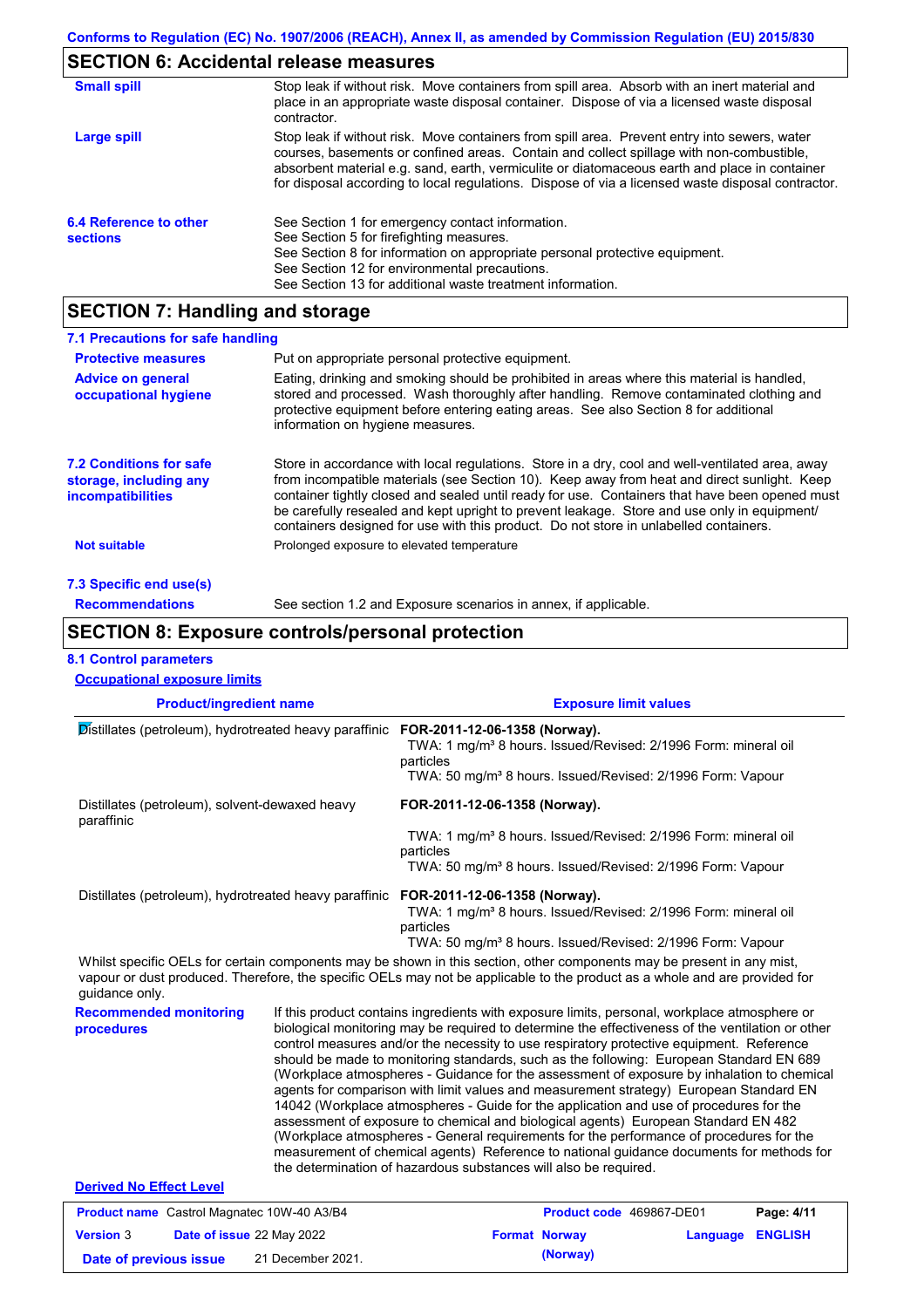## **SECTION 8: Exposure controls/personal protection**

No DNELs/DMELs available.

### **Predicted No Effect Concentration**

No PNECs available

| <b>8.2 Exposure controls</b>               |                                                                                                                                                                                                                                                                                                                                                                                                                                                                                                                                                                                                                                                                                                                                                                                                                                                                                                                                                                                                         |
|--------------------------------------------|---------------------------------------------------------------------------------------------------------------------------------------------------------------------------------------------------------------------------------------------------------------------------------------------------------------------------------------------------------------------------------------------------------------------------------------------------------------------------------------------------------------------------------------------------------------------------------------------------------------------------------------------------------------------------------------------------------------------------------------------------------------------------------------------------------------------------------------------------------------------------------------------------------------------------------------------------------------------------------------------------------|
| <b>Appropriate engineering</b><br>controls | Provide exhaust ventilation or other engineering controls to keep the relevant airborne<br>concentrations below their respective occupational exposure limits.<br>All activities involving chemicals should be assessed for their risks to health, to ensure<br>exposures are adequately controlled. Personal protective equipment should only be considered<br>after other forms of control measures (e.g. engineering controls) have been suitably evaluated.<br>Personal protective equipment should conform to appropriate standards, be suitable for use, be<br>kept in good condition and properly maintained.<br>Your supplier of personal protective equipment should be consulted for advice on selection and<br>appropriate standards. For further information contact your national organisation for standards.<br>The final choice of protective equipment will depend upon a risk assessment. It is important to<br>ensure that all items of personal protective equipment are compatible. |
| Individual protection measures             |                                                                                                                                                                                                                                                                                                                                                                                                                                                                                                                                                                                                                                                                                                                                                                                                                                                                                                                                                                                                         |
| <b>Hygiene measures</b>                    | Wash hands, forearms and face thoroughly after handling chemical products, before eating,<br>smoking and using the lavatory and at the end of the working period. Ensure that eyewash<br>stations and safety showers are close to the workstation location.                                                                                                                                                                                                                                                                                                                                                                                                                                                                                                                                                                                                                                                                                                                                             |
| <b>Respiratory protection</b>              | In case of insufficient ventilation, wear suitable respiratory equipment.<br>The correct choice of respiratory protection depends upon the chemicals being handled, the<br>conditions of work and use, and the condition of the respiratory equipment. Safety procedures<br>should be developed for each intended application. Respiratory protection equipment should<br>therefore be chosen in consultation with the supplier/manufacturer and with a full assessment<br>of the working conditions.                                                                                                                                                                                                                                                                                                                                                                                                                                                                                                   |
| <b>Eye/face protection</b>                 | Safety glasses with side shields.                                                                                                                                                                                                                                                                                                                                                                                                                                                                                                                                                                                                                                                                                                                                                                                                                                                                                                                                                                       |
| <b>Skin protection</b>                     |                                                                                                                                                                                                                                                                                                                                                                                                                                                                                                                                                                                                                                                                                                                                                                                                                                                                                                                                                                                                         |
| <b>Hand protection</b>                     | <b>General Information:</b>                                                                                                                                                                                                                                                                                                                                                                                                                                                                                                                                                                                                                                                                                                                                                                                                                                                                                                                                                                             |
|                                            | Because specific work environments and material handling practices vary, safety procedures<br>should be developed for each intended application. The correct choice of protective gloves<br>depends upon the chemicals being handled, and the conditions of work and use. Most gloves<br>provide protection for only a limited time before they must be discarded and replaced (even the<br>best chemically resistant gloves will break down after repeated chemical exposures).                                                                                                                                                                                                                                                                                                                                                                                                                                                                                                                        |
|                                            | Gloves should be chosen in consultation with the supplier / manufacturer and taking account of<br>a full assessment of the working conditions.                                                                                                                                                                                                                                                                                                                                                                                                                                                                                                                                                                                                                                                                                                                                                                                                                                                          |
|                                            | Recommended: Nitrile gloves.<br><b>Breakthrough time:</b>                                                                                                                                                                                                                                                                                                                                                                                                                                                                                                                                                                                                                                                                                                                                                                                                                                                                                                                                               |
|                                            | Breakthrough time data are generated by glove manufacturers under laboratory test conditions<br>and represent how long a glove can be expected to provide effective permeation resistance. It<br>is important when following breakthrough time recommendations that actual workplace<br>conditions are taken into account. Always consult with your glove supplier for up-to-date<br>technical information on breakthrough times for the recommended glove type.<br>Our recommendations on the selection of gloves are as follows:                                                                                                                                                                                                                                                                                                                                                                                                                                                                      |
|                                            | Continuous contact:                                                                                                                                                                                                                                                                                                                                                                                                                                                                                                                                                                                                                                                                                                                                                                                                                                                                                                                                                                                     |
|                                            | Gloves with a minimum breakthrough time of 240 minutes, or >480 minutes if suitable gloves<br>can be obtained.<br>If suitable gloves are not available to offer that level of protection, gloves with shorter<br>breakthrough times may be acceptable as long as appropriate glove maintenance and<br>replacement regimes are determined and adhered to.                                                                                                                                                                                                                                                                                                                                                                                                                                                                                                                                                                                                                                                |
|                                            | Short-term / splash protection:                                                                                                                                                                                                                                                                                                                                                                                                                                                                                                                                                                                                                                                                                                                                                                                                                                                                                                                                                                         |
|                                            | Recommended breakthrough times as above.<br>It is recognised that for short-term, transient exposures, gloves with shorter breakthrough times<br>may commonly be used. Therefore, appropriate maintenance and replacement regimes must<br>be determined and rigorously followed.                                                                                                                                                                                                                                                                                                                                                                                                                                                                                                                                                                                                                                                                                                                        |
|                                            | <b>Glove Thickness:</b>                                                                                                                                                                                                                                                                                                                                                                                                                                                                                                                                                                                                                                                                                                                                                                                                                                                                                                                                                                                 |
|                                            | For general applications, we recommend gloves with a thickness typically greater than 0.35 mm.                                                                                                                                                                                                                                                                                                                                                                                                                                                                                                                                                                                                                                                                                                                                                                                                                                                                                                          |

| <b>Product name</b> Castrol Magnatec 10W-40 A3/B4 |  |                                  | <b>Product code</b> 469867-DE01 |                      | Page: 5/11              |  |
|---------------------------------------------------|--|----------------------------------|---------------------------------|----------------------|-------------------------|--|
| <b>Version 3</b>                                  |  | <b>Date of issue 22 May 2022</b> |                                 | <b>Format Norway</b> | <b>Language ENGLISH</b> |  |
| Date of previous issue                            |  | 21 December 2021.                |                                 | (Norway)             |                         |  |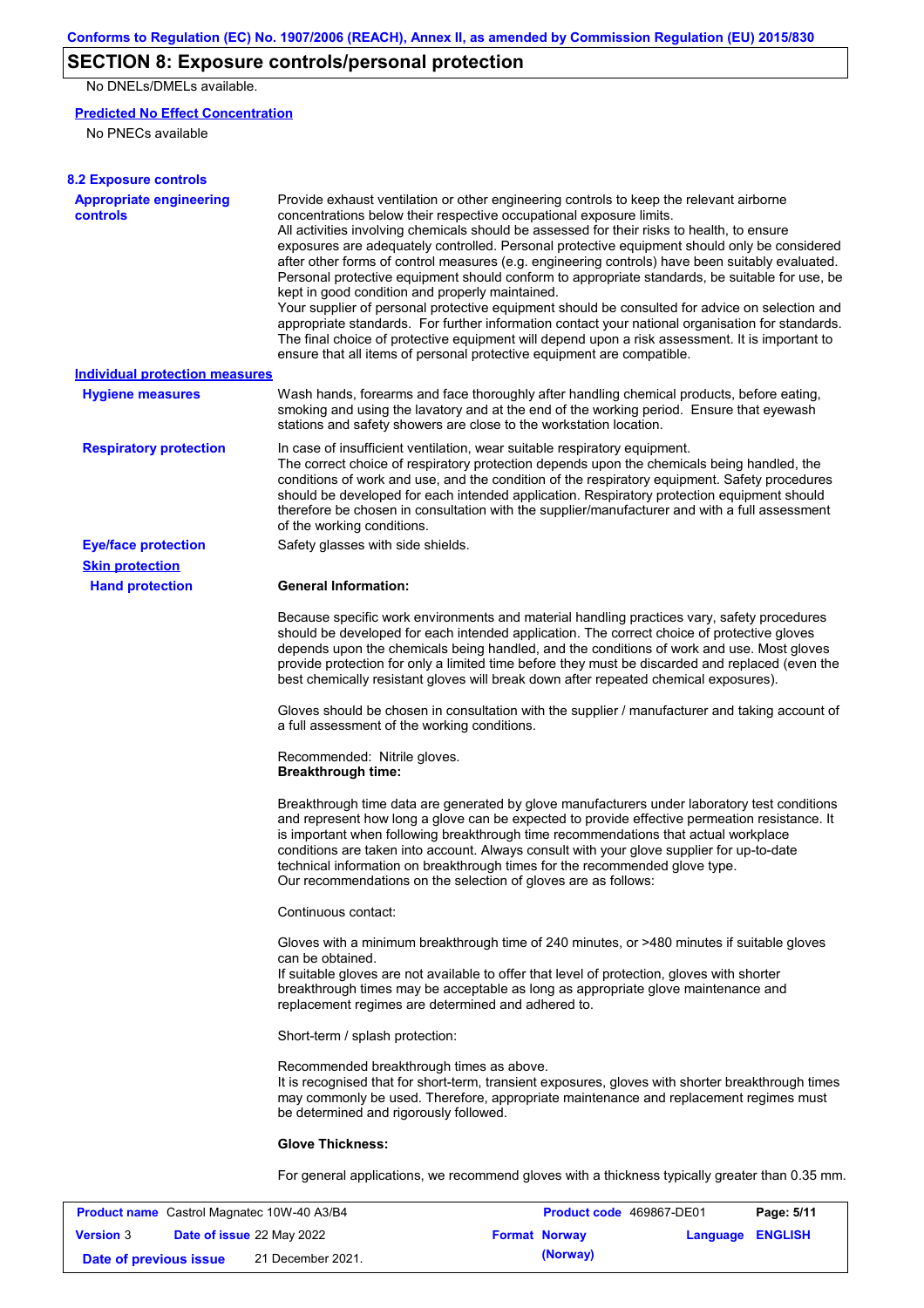# **SECTION 8: Exposure controls/personal protection**

|                                                  | It should be emphasised that glove thickness is not necessarily a good predictor of glove<br>resistance to a specific chemical, as the permeation efficiency of the glove will be dependent<br>on the exact composition of the glove material. Therefore, glove selection should also be based<br>on consideration of the task requirements and knowledge of breakthrough times.<br>Glove thickness may also vary depending on the glove manufacturer, the glove type and the<br>glove model. Therefore, the manufacturers' technical data should always be taken into account<br>to ensure selection of the most appropriate glove for the task.                                     |
|--------------------------------------------------|---------------------------------------------------------------------------------------------------------------------------------------------------------------------------------------------------------------------------------------------------------------------------------------------------------------------------------------------------------------------------------------------------------------------------------------------------------------------------------------------------------------------------------------------------------------------------------------------------------------------------------------------------------------------------------------|
|                                                  | Note: Depending on the activity being conducted, gloves of varying thickness may be required<br>for specific tasks. For example:                                                                                                                                                                                                                                                                                                                                                                                                                                                                                                                                                      |
|                                                  | • Thinner gloves (down to 0.1 mm or less) may be required where a high degree of manual<br>dexterity is needed. However, these gloves are only likely to give short duration protection and<br>would normally be just for single use applications, then disposed of.                                                                                                                                                                                                                                                                                                                                                                                                                  |
|                                                  | • Thicker gloves (up to 3 mm or more) may be required where there is a mechanical (as well<br>as a chemical) risk i.e. where there is abrasion or puncture potential.                                                                                                                                                                                                                                                                                                                                                                                                                                                                                                                 |
| <b>Skin and body</b>                             | Use of protective clothing is good industrial practice.<br>Personal protective equipment for the body should be selected based on the task being<br>performed and the risks involved and should be approved by a specialist before handling this<br>product.<br>Cotton or polyester/cotton overalls will only provide protection against light superficial<br>contamination that will not soak through to the skin. Overalls should be laundered on a regular<br>basis. When the risk of skin exposure is high (e.g. when cleaning up spillages or if there is a<br>risk of splashing) then chemical resistant aprons and/or impervious chemical suits and boots<br>will be required. |
| <b>Refer to standards:</b>                       | Respiratory protection: EN 529<br>Gloves: EN 420, EN 374<br>Eye protection: EN 166<br>Filtering half-mask: EN 149<br>Filtering half-mask with valve: EN 405<br>Half-mask: EN 140 plus filter<br>Full-face mask: EN 136 plus filter<br>Particulate filters: EN 143<br>Gas/combined filters: EN 14387                                                                                                                                                                                                                                                                                                                                                                                   |
| <b>Environmental exposure</b><br><b>controls</b> | Emissions from ventilation or work process equipment should be checked to ensure they<br>comply with the requirements of environmental protection legislation. In some cases, fume<br>scrubbers, filters or engineering modifications to the process equipment will be necessary to<br>reduce emissions to acceptable levels.                                                                                                                                                                                                                                                                                                                                                         |

## **SECTION 9: Physical and chemical properties**

The conditions of measurement of all properties are at standard temperature and pressure unless otherwise indicated.

### **9.1 Information on basic physical and chemical properties**

| <b>Appearance</b>                                      |                                                                                       |
|--------------------------------------------------------|---------------------------------------------------------------------------------------|
| <b>Physical state</b>                                  | Liquid.                                                                               |
| <b>Colour</b>                                          | Amber.                                                                                |
| <b>Odour</b>                                           | Not available.                                                                        |
| <b>Odour threshold</b>                                 | Not available.                                                                        |
| рH                                                     | Not applicable.                                                                       |
| <b>Melting point/freezing point</b>                    | Not available.                                                                        |
| Initial boiling point and boiling<br>range             | Not available.                                                                        |
| <b>Pour point</b>                                      | -42 °C                                                                                |
| <b>Flash point</b>                                     | Closed cup: 202°C (395.6°F) [Pensky-Martens]<br>Open cup: 226°C (438.8°F) [Cleveland] |
| <b>Evaporation rate</b>                                | Not available.                                                                        |
| Flammability (solid, gas)                              | Not available.                                                                        |
| <b>Upper/lower flammability or</b><br>explosive limits | Not available.                                                                        |
| <b>Vapour pressure</b>                                 | Not available.                                                                        |

| <b>Product name</b> Castrol Magnatec 10W-40 A3/B4 |  |                                  | <b>Product code</b> 469867-DE01 |                      | Page: 6/11              |  |
|---------------------------------------------------|--|----------------------------------|---------------------------------|----------------------|-------------------------|--|
| <b>Version 3</b>                                  |  | <b>Date of issue 22 May 2022</b> |                                 | <b>Format Norway</b> | <b>Language ENGLISH</b> |  |
| Date of previous issue                            |  | 21 December 2021.                |                                 | (Norway)             |                         |  |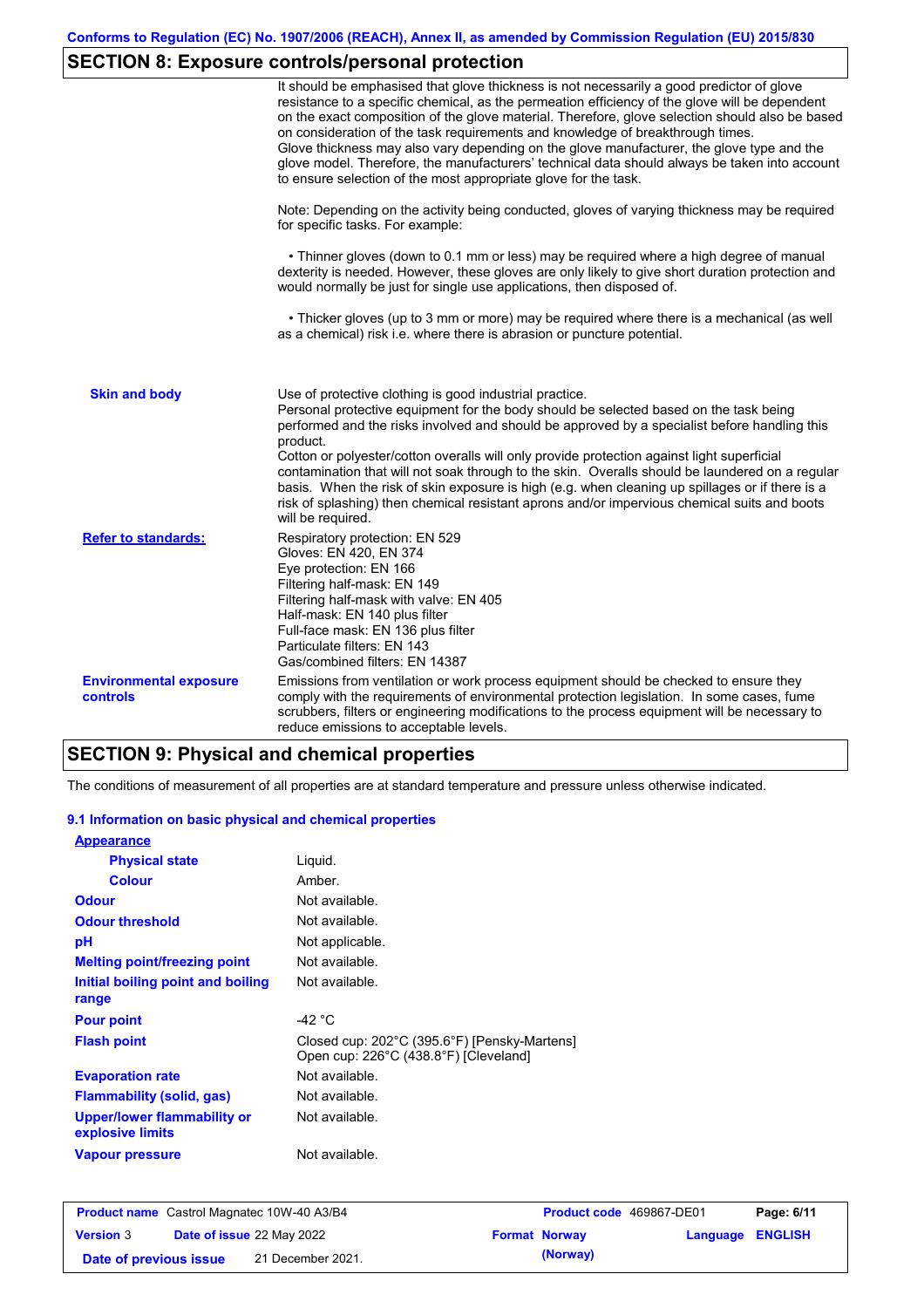## **SECTION 9: Physical and chemical properties**

|                                                   |                                                                                                                                          | Vapour Pressure at 20°C |                |                    | Vapour pressure at 50°C |     |               |
|---------------------------------------------------|------------------------------------------------------------------------------------------------------------------------------------------|-------------------------|----------------|--------------------|-------------------------|-----|---------------|
|                                                   | <b>Ingredient name</b>                                                                                                                   | mm Hg kPa               |                | <b>Method</b>      | mm<br>Hq                | kPa | <b>Method</b> |
|                                                   | Distillates (petroleum),<br>hydrotreated heavy<br>paraffinic                                                                             | <0.08                   | < 0.011        | <b>ASTM D 5191</b> |                         |     |               |
|                                                   | Distillates (petroleum),<br>solvent-dewaxed<br>heavy paraffinic                                                                          | < 0.08                  | < 0.011        | <b>ASTM D 5191</b> |                         |     |               |
|                                                   | Distillates (petroleum),<br>hydrotreated heavy<br>paraffinic                                                                             | < 0.08                  | < 0.011        | <b>ASTM D 5191</b> |                         |     |               |
|                                                   | Phosphorodithioic acid, 0<br>mixed O.O-bis<br>(1,3-dimethylbutyl and<br>iso-Pr) esters, zinc salts                                       |                         | $\overline{0}$ | EU A.4             | 0                       | 0   | EU A.4        |
| <b>Vapour density</b>                             | Not available.                                                                                                                           |                         |                |                    |                         |     |               |
| <b>Relative density</b>                           | Not available.                                                                                                                           |                         |                |                    |                         |     |               |
| <b>Density</b>                                    | <1000 kg/m <sup>3</sup> (<1 g/cm <sup>3</sup> ) at 15 <sup>°</sup> C                                                                     |                         |                |                    |                         |     |               |
| <b>Solubility(ies)</b>                            | insoluble in water.                                                                                                                      |                         |                |                    |                         |     |               |
| <b>Partition coefficient: n-octanol/</b><br>water | Not applicable.                                                                                                                          |                         |                |                    |                         |     |               |
| <b>Auto-ignition temperature</b>                  | Not available.                                                                                                                           |                         |                |                    |                         |     |               |
| <b>Decomposition temperature</b>                  | Not available.                                                                                                                           |                         |                |                    |                         |     |               |
| <b>Viscosity</b>                                  | Kinematic: 101.1 mm <sup>2</sup> /s (101.1 cSt) at 40°C<br>Kinematic: 13.8 to 16.2 mm <sup>2</sup> /s (13.8 to 16.2 cSt) at 100°C        |                         |                |                    |                         |     |               |
| <b>Explosive properties</b>                       | Not available.                                                                                                                           |                         |                |                    |                         |     |               |
| <b>Oxidising properties</b>                       | Not available.                                                                                                                           |                         |                |                    |                         |     |               |
| <b>Particle characteristics</b>                   |                                                                                                                                          |                         |                |                    |                         |     |               |
| <b>Median particle size</b>                       | Not applicable.                                                                                                                          |                         |                |                    |                         |     |               |
| 9.2 Other information                             |                                                                                                                                          |                         |                |                    |                         |     |               |
| No additional information.                        |                                                                                                                                          |                         |                |                    |                         |     |               |
| <b>SECTION 10: Stability and reactivity</b>       |                                                                                                                                          |                         |                |                    |                         |     |               |
| <b>10.1 Reactivity</b>                            | No specific test data available for this product. Refer to Conditions to avoid and Incompatible<br>materials for additional information. |                         |                |                    |                         |     |               |
| <b>10.2 Chemical stability</b>                    | The product is stable.                                                                                                                   |                         |                |                    |                         |     |               |

| <b>10.3 Possibility of</b>      | Under normal conditions of storage and use, hazardous reactions will not occur.            |
|---------------------------------|--------------------------------------------------------------------------------------------|
| hazardous reactions             | Under normal conditions of storage and use, hazardous polymerisation will not occur.       |
| <b>10.4 Conditions to avoid</b> | Avoid all possible sources of ignition (spark or flame).                                   |
| 10.5 Incompatible materials     | Reactive or incompatible with the following materials: oxidising materials.                |
| <b>10.6 Hazardous</b>           | Under normal conditions of storage and use, hazardous decomposition products should not be |
| decomposition products          | produced.                                                                                  |

# **SECTION 11: Toxicological information**

| 11.1 Information on toxicological effects<br><b>Acute toxicity estimates</b><br>Not available. |                                                                                                                     |                          |          |                |
|------------------------------------------------------------------------------------------------|---------------------------------------------------------------------------------------------------------------------|--------------------------|----------|----------------|
| <b>Information on likely</b><br>routes of exposure                                             | Routes of entry anticipated: Dermal, Inhalation.                                                                    |                          |          |                |
| <b>Potential acute health effects</b>                                                          |                                                                                                                     |                          |          |                |
| <b>Inhalation</b>                                                                              | Exposure to decomposition products may cause a health hazard. Serious effects may be<br>delayed following exposure. |                          |          |                |
| <b>Ingestion</b>                                                                               | No known significant effects or critical hazards.                                                                   |                          |          |                |
| <b>Product name</b> Castrol Magnatec 10W-40 A3/B4                                              |                                                                                                                     | Product code 469867-DE01 |          | Page: 7/11     |
| <b>Version 3</b><br><b>Date of issue 22 May 2022</b>                                           |                                                                                                                     | <b>Format Norway</b>     | Language | <b>ENGLISH</b> |
| Date of previous issue                                                                         | 21 December 2021.                                                                                                   | (Norway)                 |          |                |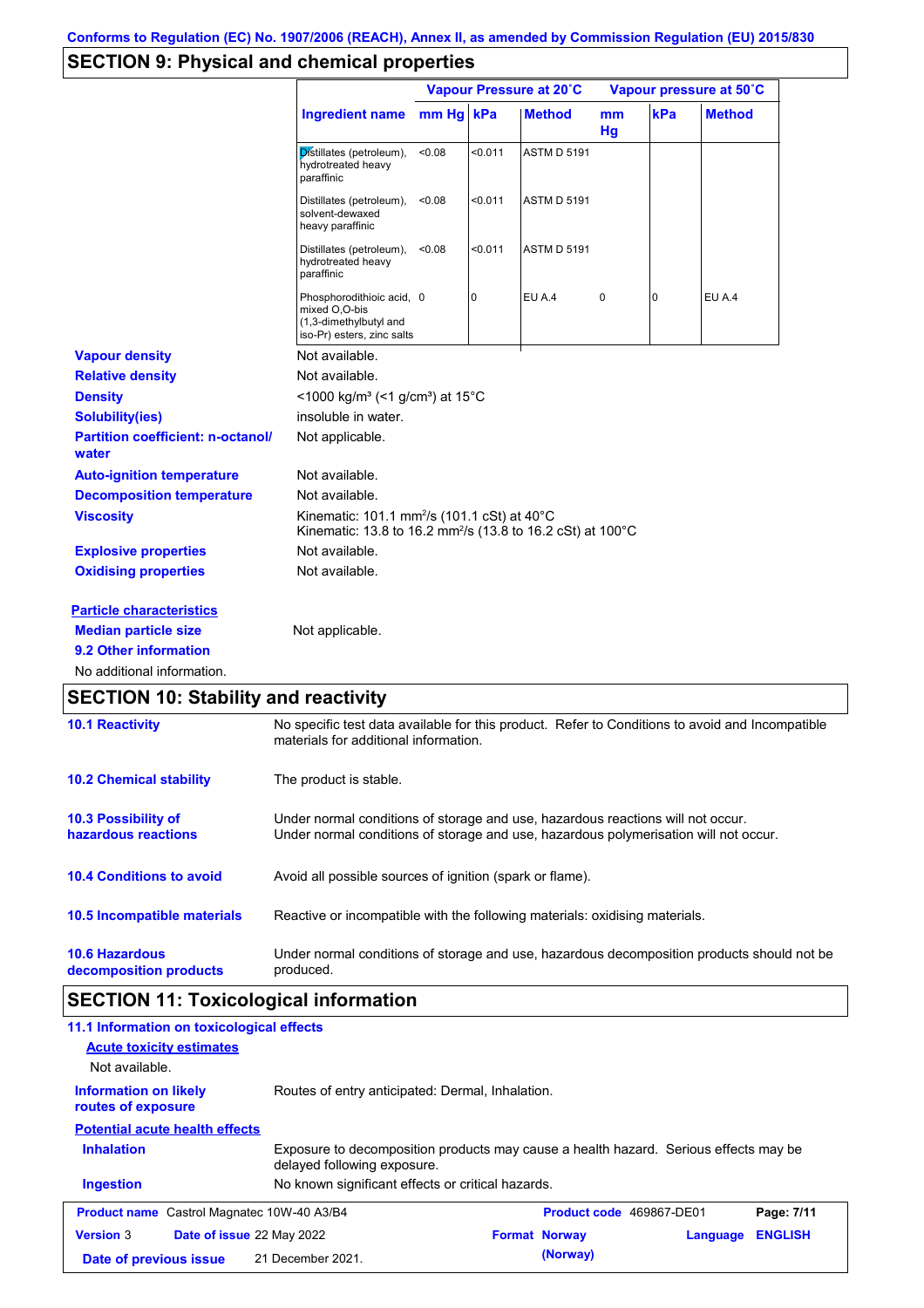## **SECTION 11: Toxicological information**

| <b>Skin contact</b>                     | Defatting to the skin. May cause skin dryness and irritation.                                                                                                                                                                                                                                                                                                                                                   |
|-----------------------------------------|-----------------------------------------------------------------------------------------------------------------------------------------------------------------------------------------------------------------------------------------------------------------------------------------------------------------------------------------------------------------------------------------------------------------|
| <b>Eye contact</b>                      | Not classified as an eye irritant. Based on data available for this or related materials.                                                                                                                                                                                                                                                                                                                       |
|                                         | Symptoms related to the physical, chemical and toxicological characteristics                                                                                                                                                                                                                                                                                                                                    |
| <b>Inhalation</b>                       | No specific data.                                                                                                                                                                                                                                                                                                                                                                                               |
| <b>Ingestion</b>                        | No specific data.                                                                                                                                                                                                                                                                                                                                                                                               |
| <b>Skin contact</b>                     | Adverse symptoms may include the following:<br>irritation<br>dryness                                                                                                                                                                                                                                                                                                                                            |
| <b>Eye contact</b>                      | cracking<br>No specific data.                                                                                                                                                                                                                                                                                                                                                                                   |
|                                         |                                                                                                                                                                                                                                                                                                                                                                                                                 |
|                                         | Delayed and immediate effects as well as chronic effects from short and long-term exposure                                                                                                                                                                                                                                                                                                                      |
| <b>Inhalation</b>                       | Overexposure to the inhalation of airborne droplets or aerosols may cause irritation of the<br>respiratory tract.                                                                                                                                                                                                                                                                                               |
| Ingestion                               | Ingestion of large quantities may cause nausea and diarrhoea.                                                                                                                                                                                                                                                                                                                                                   |
| <b>Skin contact</b>                     | Prolonged or repeated contact can defat the skin and lead to irritation and/or dermatitis.                                                                                                                                                                                                                                                                                                                      |
| <b>Eye contact</b>                      | Potential risk of transient stinging or redness if accidental eye contact occurs.                                                                                                                                                                                                                                                                                                                               |
| <b>Potential chronic health effects</b> |                                                                                                                                                                                                                                                                                                                                                                                                                 |
| <b>General</b>                          | <b>USED ENGINE OILS</b><br>Combustion products resulting from the operation of internal combustion engines contaminate<br>engine oils during use. Used engine oil may contain hazardous components which have the<br>potential to cause skin cancer. Frequent or prolonged contact with all types and makes of used<br>engine oil must therefore be avoided and a high standard of personal hygiene maintained. |
| <b>Carcinogenicity</b>                  | No known significant effects or critical hazards.                                                                                                                                                                                                                                                                                                                                                               |
| <b>Mutagenicity</b>                     | No known significant effects or critical hazards.                                                                                                                                                                                                                                                                                                                                                               |
| <b>Developmental effects</b>            | No known significant effects or critical hazards.                                                                                                                                                                                                                                                                                                                                                               |
| <b>Fertility effects</b>                | No known significant effects or critical hazards.                                                                                                                                                                                                                                                                                                                                                               |
|                                         |                                                                                                                                                                                                                                                                                                                                                                                                                 |

## **SECTION 12: Ecological information**

```
12.1 Toxicity
```
**Environmental hazards** Not classified as dangerous

#### **12.2 Persistence and degradability**

Expected to be biodegradable.

#### **12.3 Bioaccumulative potential**

This product is not expected to bioaccumulate through food chains in the environment.

| <b>12.4 Mobility in soil</b>                                  |                                                                      |
|---------------------------------------------------------------|----------------------------------------------------------------------|
| <b>Soil/water partition</b><br>coefficient (K <sub>oc</sub> ) | Not available.                                                       |
| <b>Mobility</b>                                               | Spillages may penetrate the soil causing ground water contamination. |

#### **12.5 Results of PBT and vPvB assessment**

Product does not meet the criteria for PBT or vPvB according to Regulation (EC) No. 1907/2006, Annex XIII.

#### **12.6 Other adverse effects**

**Other ecological information**

Spills may form a film on water surfaces causing physical damage to organisms. Oxygen transfer could also be impaired.

### **SECTION 13: Disposal considerations**

### **13.1 Waste treatment methods**

**Methods of disposal**

```
Product
```
Where possible, arrange for product to be recycled. Dispose of via an authorised person/ licensed waste disposal contractor in accordance with local regulations.

### **European waste catalogue (EWC) Hazardous waste** Yes.

|                  | <b>Waste code</b>                                 |                                                                 | <b>Waste designation</b> |                          |                |
|------------------|---------------------------------------------------|-----------------------------------------------------------------|--------------------------|--------------------------|----------------|
| 13 02 05*        |                                                   | mineral-based non-chlorinated engine, gear and lubricating oils |                          |                          |                |
|                  | <b>Product name</b> Castrol Magnatec 10W-40 A3/B4 |                                                                 |                          | Product code 469867-DE01 | Page: 8/11     |
| <b>Version 3</b> | Date of issue 22 May 2022                         |                                                                 | <b>Format Norway</b>     | Language                 | <b>ENGLISH</b> |
|                  | Date of previous issue                            | 21 December 2021.                                               | (Norway)                 |                          |                |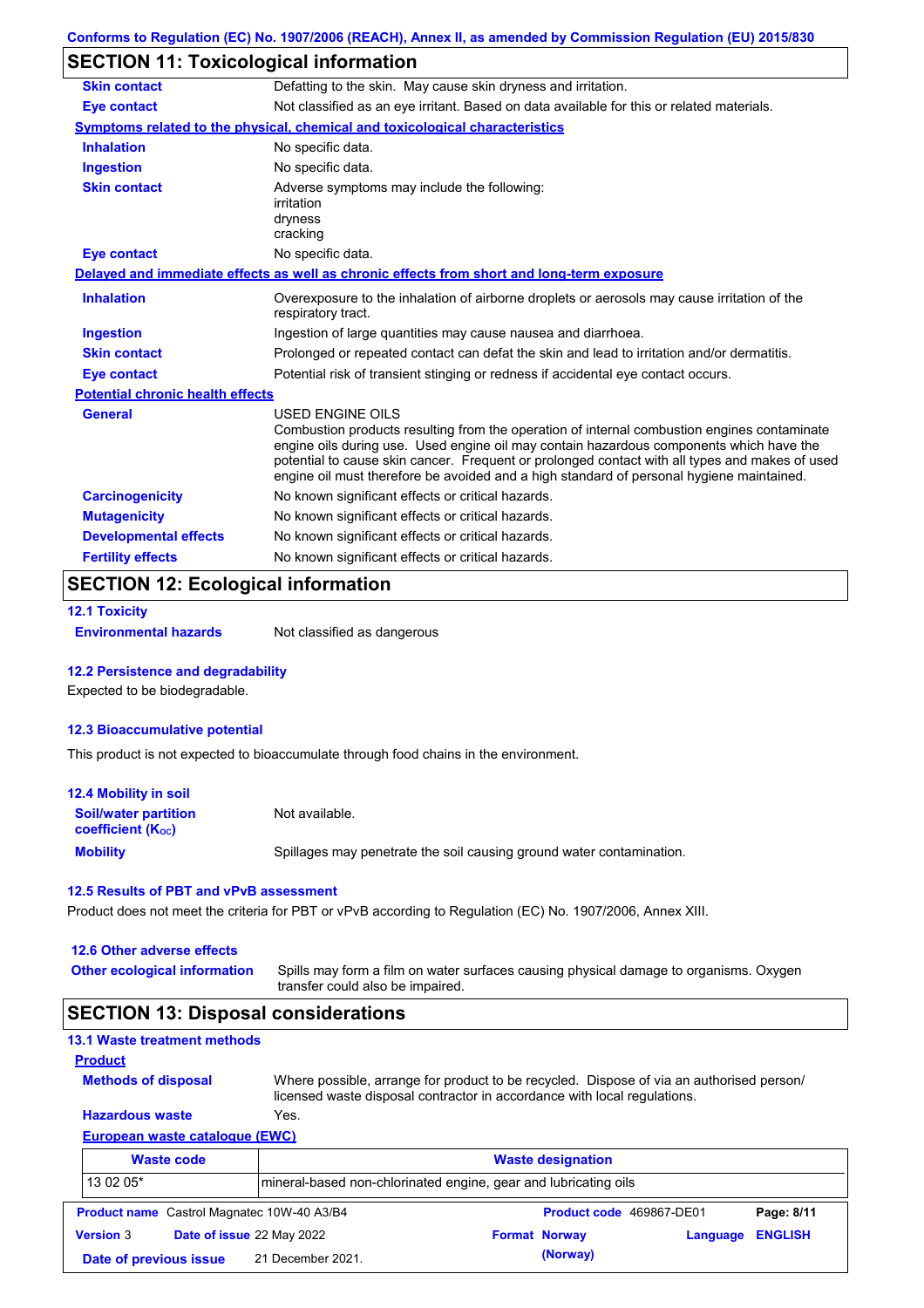## **SECTION 13: Disposal considerations**

However, deviation from the intended use and/or the presence of any potential contaminants may require an alternative waste disposal code to be assigned by the end user.

| <b>Packaging</b>           |                                                                                                                                                                                                                                                                                                                                                                                                                                                                                                 |
|----------------------------|-------------------------------------------------------------------------------------------------------------------------------------------------------------------------------------------------------------------------------------------------------------------------------------------------------------------------------------------------------------------------------------------------------------------------------------------------------------------------------------------------|
| <b>Methods of disposal</b> | Where possible, arrange for product to be recycled. Dispose of via an authorised person/<br>licensed waste disposal contractor in accordance with local regulations.                                                                                                                                                                                                                                                                                                                            |
| <b>Special precautions</b> | This material and its container must be disposed of in a safe way. Care should be taken when<br>handling emptied containers that have not been cleaned or rinsed out. Empty containers or<br>liners may retain some product residues. Empty containers represent a fire hazard as they may<br>contain flammable product residues and vapour. Never weld, solder or braze empty containers.<br>Avoid dispersal of spilt material and runoff and contact with soil, waterways, drains and sewers. |
| <b>References</b>          | Commission 2014/955/EU<br>Directive 2008/98/EC                                                                                                                                                                                                                                                                                                                                                                                                                                                  |

## **SECTION 14: Transport information**

|                                           | <b>ADR/RID</b> | <b>ADN</b>     | <b>IMDG</b>    | <b>IATA</b>    |
|-------------------------------------------|----------------|----------------|----------------|----------------|
| 14.1 UN number                            | Not regulated. | Not regulated. | Not regulated. | Not regulated. |
| 14.2 UN proper<br>shipping name           |                |                |                |                |
| <b>14.3 Transport</b><br>hazard class(es) |                |                |                |                |
| 14.4 Packing<br>group                     |                |                |                |                |
| 14.5<br><b>Environmental</b><br>hazards   | No.            | No.            | No.            | No.            |
| <b>Additional</b><br>information          |                |                |                | -              |

**14.6 Special precautions for user** Not available.

**14.7 Transport in bulk according to IMO instruments** Not available.

### **SECTION 15: Regulatory information**

**15.1 Safety, health and environmental regulations/legislation specific for the substance or mixture EU Regulation (EC) No. 1907/2006 (REACH)**

**Annex XIV - List of substances subject to authorisation**

**Annex XIV**

None of the components are listed.

**Substances of very high concern**

None of the components are listed.

**EU Regulation (EC) No. 1907/2006 (REACH)**

**Other regulations REACH Status** The company, as identified in Section 1, sells this product in the EU in compliance with the current requirements of REACH. At least one component is not listed. **United States inventory** At least one component is not listed. **(TSCA 8b) Australia inventory (AIIC) Annex XVII - Restrictions on the manufacture, placing on the market and use of certain dangerous substances, mixtures and articles** Not applicable. **Product name** Castrol Magnatec 10W-40 A3/B4 **Product code** 469867-DE01 **Page: 9/11**

| <b>Product name</b> Castrol Magnatec 10W-40 A3/B4 |  |                           | <b>Product code</b> 469867-DEUT | Page: 9/11           |                  |  |
|---------------------------------------------------|--|---------------------------|---------------------------------|----------------------|------------------|--|
| <b>Version 3</b>                                  |  | Date of issue 22 May 2022 |                                 | <b>Format Norway</b> | Language ENGLISH |  |
| Date of previous issue                            |  | 21 December 2021.         |                                 | (Norway)             |                  |  |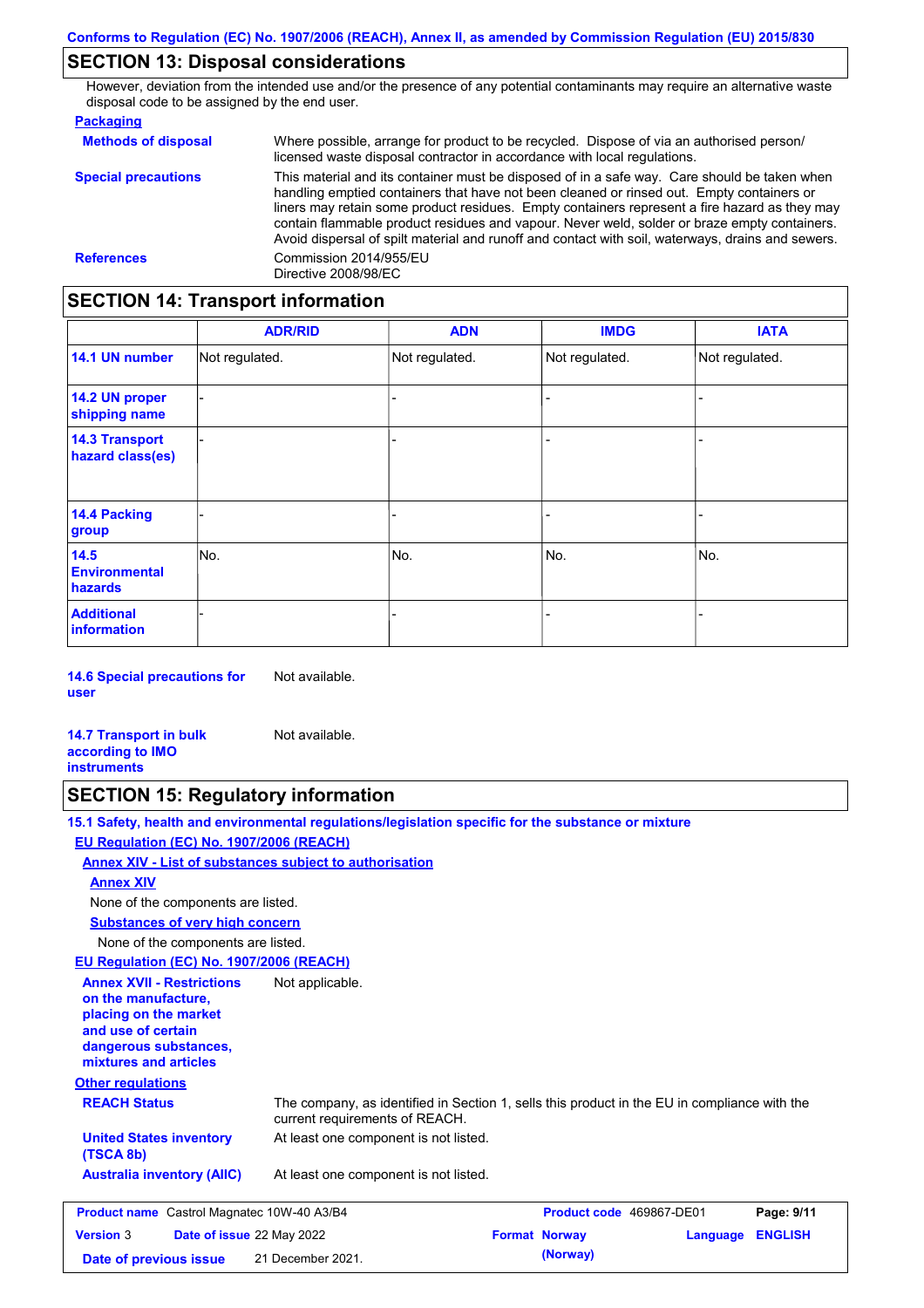# **SECTION 15: Regulatory information**

| <b>Canada inventory</b>                                         | At least one component is not listed.  |
|-----------------------------------------------------------------|----------------------------------------|
| <b>China inventory (IECSC)</b>                                  | At least one component is not listed.  |
| <b>Japan inventory (CSCL)</b>                                   | At least one component is not listed.  |
| <b>Korea inventory (KECI)</b>                                   | All components are listed or exempted. |
| <b>Philippines inventory</b><br>(PICCS)                         | At least one component is not listed.  |
| <b>Taiwan Chemical</b><br><b>Substances Inventory</b><br>(TCSI) | All components are listed or exempted. |
| Ozone depleting substances (1005/2009/EU)                       |                                        |
| Not listed.                                                     |                                        |
| Prior Informed Consent (PIC) (649/2012/EU)                      |                                        |
| Not listed.                                                     |                                        |
| <b>Persistent Organic Pollutants</b><br>Not listed.             |                                        |
| <b>EU - Water framework directive - Priority substances</b>     |                                        |
| None of the components are listed.                              |                                        |
| <b>Seveso Directive</b>                                         |                                        |

This product is not controlled under the Seveso Directive.

| <b>15.2 Chemical safety</b> | A Chemical Safety Assessment has been carried out for one or more of the substances within  |
|-----------------------------|---------------------------------------------------------------------------------------------|
| assessment                  | this mixture. A Chemical Safety Assessment has not been carried out for the mixture itself. |

# **SECTION 16: Other information**

| <b>Abbreviations and acronyms</b>                 |                                                                                                                                                                                                                                                                                               | ADN = European Provisions concerning the International Carriage of Dangerous Goods by                                                                    |                         |  |  |  |
|---------------------------------------------------|-----------------------------------------------------------------------------------------------------------------------------------------------------------------------------------------------------------------------------------------------------------------------------------------------|----------------------------------------------------------------------------------------------------------------------------------------------------------|-------------------------|--|--|--|
|                                                   | Inland Waterway                                                                                                                                                                                                                                                                               | ADR = The European Agreement concerning the International Carriage of Dangerous Goods by                                                                 |                         |  |  |  |
|                                                   | Road                                                                                                                                                                                                                                                                                          |                                                                                                                                                          |                         |  |  |  |
|                                                   | ATE = Acute Toxicity Estimate                                                                                                                                                                                                                                                                 |                                                                                                                                                          |                         |  |  |  |
|                                                   | <b>BCF</b> = Bioconcentration Factor                                                                                                                                                                                                                                                          |                                                                                                                                                          |                         |  |  |  |
|                                                   | CAS = Chemical Abstracts Service                                                                                                                                                                                                                                                              |                                                                                                                                                          |                         |  |  |  |
|                                                   |                                                                                                                                                                                                                                                                                               | CLP = Classification, Labelling and Packaging Regulation [Regulation (EC) No. 1272/2008]                                                                 |                         |  |  |  |
|                                                   | CSA = Chemical Safety Assessment                                                                                                                                                                                                                                                              |                                                                                                                                                          |                         |  |  |  |
|                                                   | CSR = Chemical Safety Report                                                                                                                                                                                                                                                                  |                                                                                                                                                          |                         |  |  |  |
|                                                   | DMEL = Derived Minimal Effect Level                                                                                                                                                                                                                                                           |                                                                                                                                                          |                         |  |  |  |
|                                                   | DNEL = Derived No Effect Level                                                                                                                                                                                                                                                                |                                                                                                                                                          |                         |  |  |  |
|                                                   | ES = Exposure Scenario                                                                                                                                                                                                                                                                        | EINECS = European Inventory of Existing Commercial chemical Substances                                                                                   |                         |  |  |  |
|                                                   | EUH statement = CLP-specific Hazard statement                                                                                                                                                                                                                                                 |                                                                                                                                                          |                         |  |  |  |
|                                                   | EWC = European Waste Catalogue                                                                                                                                                                                                                                                                |                                                                                                                                                          |                         |  |  |  |
|                                                   |                                                                                                                                                                                                                                                                                               | GHS = Globally Harmonized System of Classification and Labelling of Chemicals                                                                            |                         |  |  |  |
|                                                   | IATA = International Air Transport Association                                                                                                                                                                                                                                                |                                                                                                                                                          |                         |  |  |  |
|                                                   | IBC = Intermediate Bulk Container                                                                                                                                                                                                                                                             |                                                                                                                                                          |                         |  |  |  |
|                                                   | IMDG = International Maritime Dangerous Goods                                                                                                                                                                                                                                                 |                                                                                                                                                          |                         |  |  |  |
|                                                   | LogPow = logarithm of the octanol/water partition coefficient                                                                                                                                                                                                                                 |                                                                                                                                                          |                         |  |  |  |
|                                                   |                                                                                                                                                                                                                                                                                               | MARPOL = International Convention for the Prevention of Pollution From Ships, 1973 as<br>modified by the Protocol of 1978. ("Marpol" = marine pollution) |                         |  |  |  |
|                                                   |                                                                                                                                                                                                                                                                                               |                                                                                                                                                          |                         |  |  |  |
|                                                   | OECD = Organisation for Economic Co-operation and Development<br>PBT = Persistent, Bioaccumulative and Toxic<br><b>PNEC = Predicted No Effect Concentration</b><br>REACH = Registration, Evaluation, Authorisation and Restriction of Chemicals Regulation<br>[Regulation (EC) No. 1907/2006] |                                                                                                                                                          |                         |  |  |  |
|                                                   |                                                                                                                                                                                                                                                                                               |                                                                                                                                                          |                         |  |  |  |
|                                                   |                                                                                                                                                                                                                                                                                               |                                                                                                                                                          |                         |  |  |  |
|                                                   |                                                                                                                                                                                                                                                                                               |                                                                                                                                                          |                         |  |  |  |
|                                                   |                                                                                                                                                                                                                                                                                               | RID = The Regulations concerning the International Carriage of Dangerous Goods by Rail                                                                   |                         |  |  |  |
|                                                   | <b>RRN = REACH Registration Number</b>                                                                                                                                                                                                                                                        |                                                                                                                                                          |                         |  |  |  |
|                                                   | SADT = Self-Accelerating Decomposition Temperature                                                                                                                                                                                                                                            |                                                                                                                                                          |                         |  |  |  |
|                                                   | SVHC = Substances of Very High Concern                                                                                                                                                                                                                                                        | STOT-RE = Specific Target Organ Toxicity - Repeated Exposure                                                                                             |                         |  |  |  |
|                                                   | STOT-SE = Specific Target Organ Toxicity - Single Exposure                                                                                                                                                                                                                                    |                                                                                                                                                          |                         |  |  |  |
|                                                   | TWA = Time weighted average                                                                                                                                                                                                                                                                   |                                                                                                                                                          |                         |  |  |  |
|                                                   | $UN = United Nations$                                                                                                                                                                                                                                                                         |                                                                                                                                                          |                         |  |  |  |
|                                                   | UVCB = Complex hydrocarbon substance                                                                                                                                                                                                                                                          |                                                                                                                                                          |                         |  |  |  |
|                                                   | VOC = Volatile Organic Compound                                                                                                                                                                                                                                                               |                                                                                                                                                          |                         |  |  |  |
|                                                   | vPvB = Very Persistent and Very Bioaccumulative                                                                                                                                                                                                                                               |                                                                                                                                                          |                         |  |  |  |
| <b>Product name</b> Castrol Magnatec 10W-40 A3/B4 |                                                                                                                                                                                                                                                                                               | Product code 469867-DE01                                                                                                                                 | Page: 10/11             |  |  |  |
| <b>Version 3</b>                                  | Date of issue 22 May 2022                                                                                                                                                                                                                                                                     | <b>Format Norway</b>                                                                                                                                     | <b>Language ENGLISH</b> |  |  |  |

**Date of previous issue (Norway)** 21 December 2021.